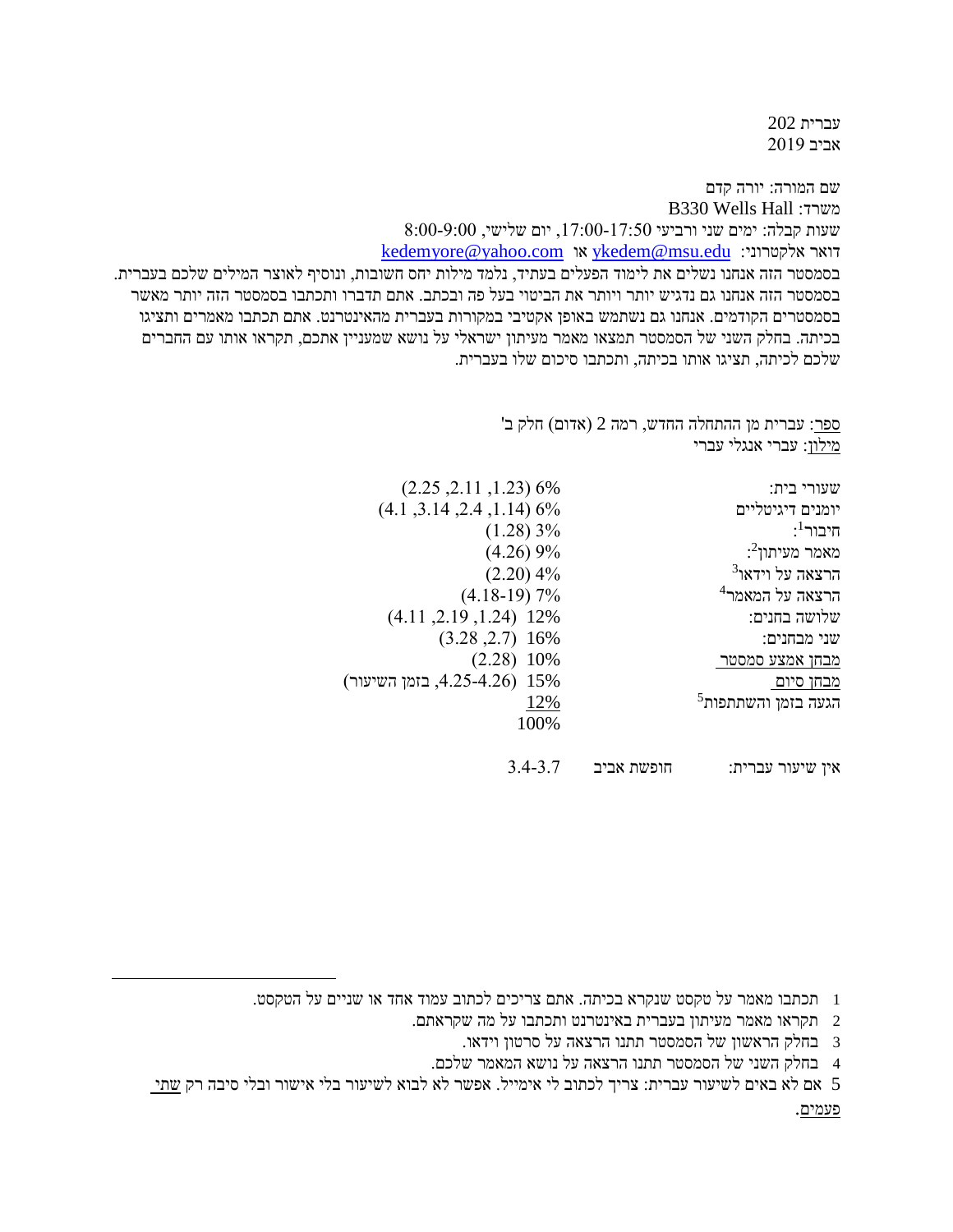## שיעורי בית

על שיעורי הבית וסיכומי המאמרים להיות מוקלדים במחשב. אתם יכולים להגיש את שיעורי הבית מודפסים, או לשלוח לי אותם באימייל. אני אוריד 10 נקודות משיעורי בית או מאמרים שיוגשו בכתב יד. לכל מבחן או בוחן אני אתן לכם דף עם המילים, הנושאים הלשוניים, והכישורים שאתם צריכים לדעת. אתם גם צריכים להשתמש בדפים האלה כדי להכין יומנים דיגיטליים. אני אשים את החומרים האלה בL2D .

קרדיט נוסף

- סטודנטים שישתתפו באירועים הקשורים לישראל יקבלו עד 5. קרדיט על ההשתתפות. כדי לקבל את הקרדיט  $\bullet$ אתם צריכים להשתתף בשני אירועים כאלה, ולכתוב דו"ח קצר על כל אירוע. לרשימת האירועים http://jsp.msu.edu
	- סטודנטים שמשקיעים זמן ומאמץ ומשתפרים במהלך הסמסטר, יקבלו עד 5. קרדיט על העבודה והשיפור שלהם. תקבלו את הקרדיט אם אתם תצליחו יותר בסוף הסמסטר מאשר בהתחלה שלו.

מקורות נוספים:

[www.haaretz.co.il](http://www.haaretz.co.il/) [www.ynet.co.il](http://www.ynet.co.il/) <https://www.kan.org.il/> <https://www.mako.co.il/tv> [http://youtube.com](http://youtube.com/)

*Grading Scale:*

 $93-100 = 4.0$  $86-92.99 = 3.5$  $80-85.99 = 3.0$  $75-79.99 = 2.5$  $70-74.99 = 2.0$  $65-69.99 = 1.5$  $60-64.99 = 1.0$ Below  $59.99 = 0.0$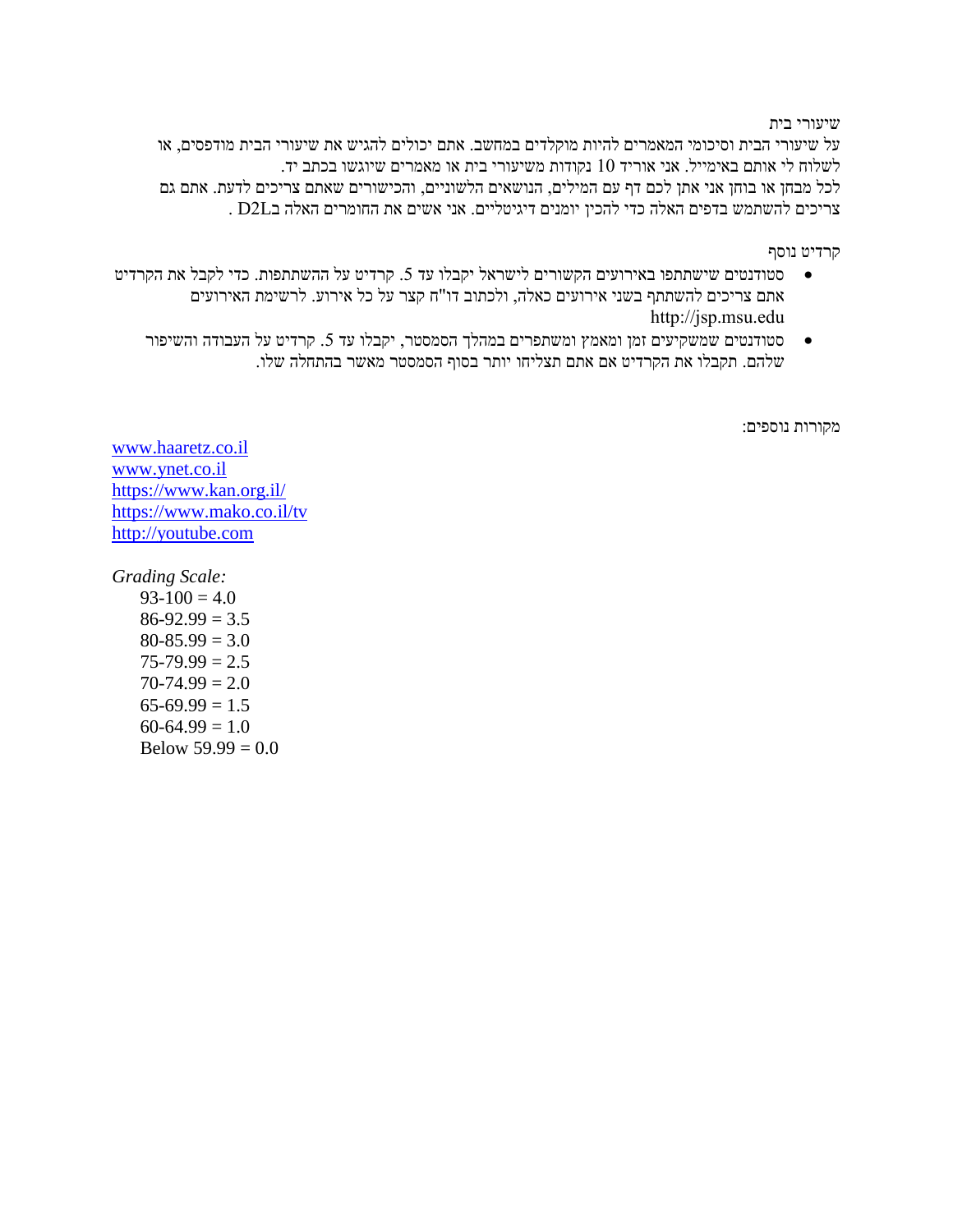## **General Course Policies**

- **Class attendance and participation** are essential for successful language learning. You are allowed up to two unexcused absences in the semester. After the first two unexcused absences, for each unexcused absence, 5 points will be deducted from your attendance/participation grade. Being late by more than 5 minutes for class will be considered an absence. The instructor reserves the right to deduct further points from the final grade (up to a failing grade) due to poor attendance. It is expected that you participate actively in class, and that you are ready to do so when called upon.
- **Make up exams:** Please note the dates for quizzes and tests. Make up exams will **only** be given in the case of illness or emergency, and will require a confirmation letter from a physician or other forms of documentation such as a letter from an advisor. Please communicate with me in advance if you anticipate this kind of an issue.
- **Homework assignments:** Will be given on a regular basis, with a set deadline. You are expected to do your homework on your own, and to abide by MSU policies of academic integrity. 10 points will be deducted from homework assignments' grade for every late day beyond the deadline for submission. Please contact me if you have trouble completing the homework on time.

## **Academic Integrity**

course or on the assignment.

[Article 2.III.B.2](http://splife.studentlife.msu.edu/academic-freedom-for-students-at-michigan-state-university/article-2-academic-rights-and-responsibilities) of *Student Rights and Responsibilities* states: "The student shares with the faculty the responsibility for maintaining the integrity of scholarship, grades, and professional standards." In addition, the Dept. of Linguistics & Germanic, Slavic, Asian, & African Languages adheres to the policies on academic honesty specified in General Student Regulation 1.0, *[Protection of Scholarship and Grades](http://splife.studentlife.msu.edu/regulations/general-student-regulations)*; the all-University Policy on *[Integrity of Scholarship and Grades](http://www.reg.msu.edu/AcademicPrograms/Print.asp?Section=534)*; and [Ordinance 17.00,](http://splife.studentlife.msu.edu/regulations/student-group-regulations-administrative-rulings-all-university-policies-and-selected-ordinances/examinations-ordinance-17-00) Examinations. Therefore, unless authorized by the instructor, you are expected to complete all course assignments, including homework, quizzes, tests and exams, without assistance from any source. Also, you are not authorized to use www.allmsu.com or other social media websites to complete any course work in this course. Students who violate MSU regulations on Protection of Scholarship and Grades will receive a failing grade in the

Faculty are required to report all instances in which a penalty grade is given for academic dishonesty. Students reported for academic dishonesty are required to take an online course about the integrity of scholarship and grades. A hold will be placed on the